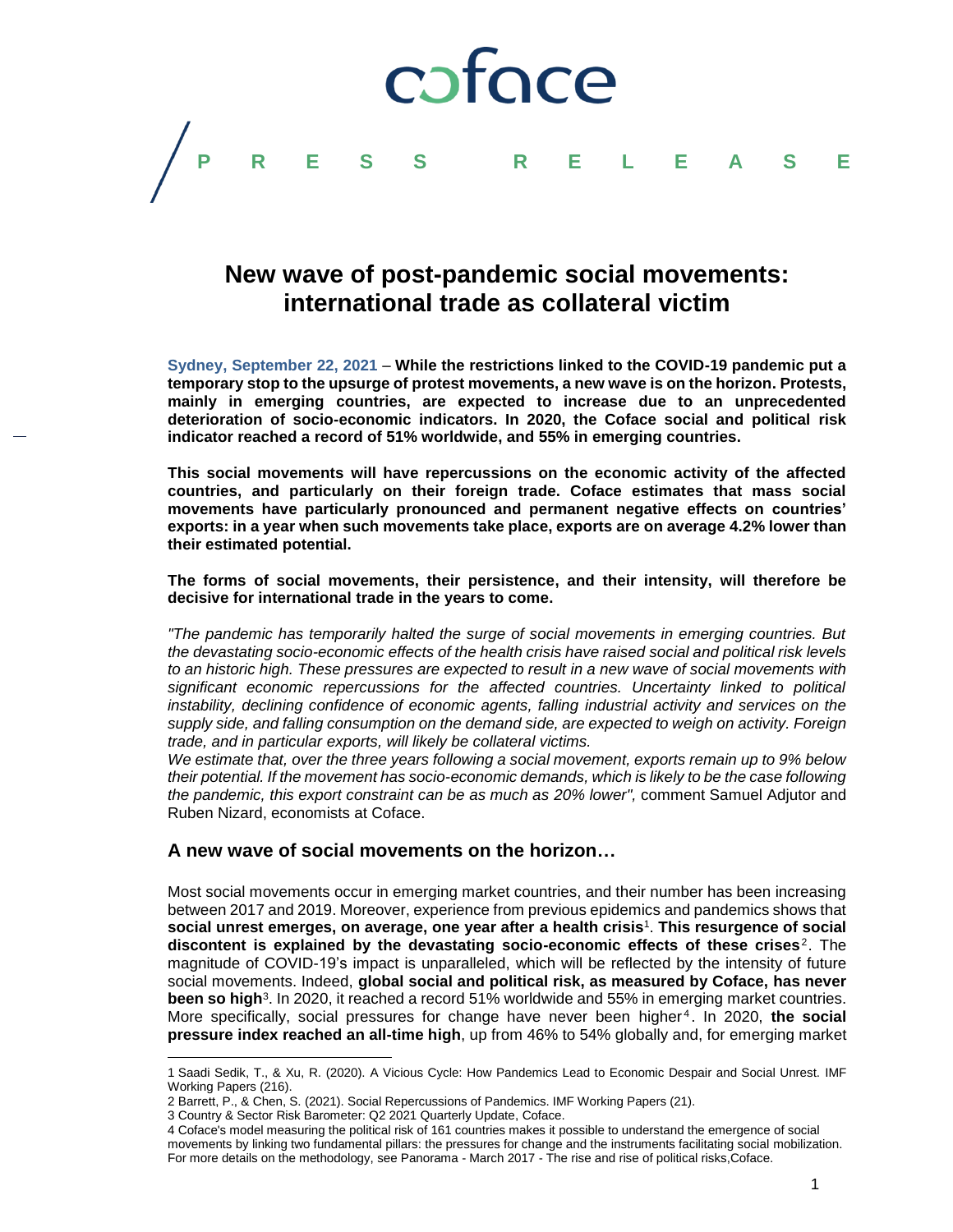

countries alone, from 54% to 61%. This increase is explained by the unprecedented deterioration of socio-economic indicators in most countries analyzed. As a result of the pandemic**, people's living standards have fallen**, as illustrated by the drop in GDP per capita, their purchasing power has deteriorated, as evidenced by the rise in unemployment and inflation, and **income and wealth inequalities have increased**<sup>5</sup> . This is compounded in some countries by **growing discontent** with governments' management of the health crisis and by **restrictions on civil and political liberties** that are sometimes seen as unfair.

In 2020, **88% of emerging market countries saw their level of risk associated with social pressures increase**. It has notably increased in some large Asian emerging countries, such as Malaysia, India, Thailand, or the Philippines, but also in some North African countries, such as Algeria or Tunisia.

### **... could affect international trade**

The experience of past pandemics confirms that mass social movements have persistent negative impacts on economic activity<sup>6</sup>.

**For at least a year and a half following a mass social movement, GDP growth remains one percentage point below its pre-movement level**. For emerging market countries, this can even be two percentage points lower.

These effects are explained on the supply side by **a fall in industrial activity and services**, and on the demand side by the **fall in consumption**. **Household and business confidence falls, and uncertainty increases.** Furthermore, the uncertainty associated with political instability increases transaction costs between the affected country and the rest of the world, and reduces incentives to enter new trade relationships or maintain existing ones. **Trade flows slow down or even contract: falling industrial activity disrupts exports and falling consumption affects imports**. In the year of a given social movement, **exports are 4.2% below** their estimated potential. The gap remains substantial for three years, with exports remaining between 6.3% and 8.9% below their potential. **The impact on imports is more marginal**, with imports recovering more quickly.

# **The impact on trade will depend on the persistence, intensity and demands of the movements**

**The impact of a movement on exports and imports varies greatly**. Several factors can amplify or limit the effects on trade: sectoral specialization, the country's share of international trade, its proximity to trading partners, and the preferred mode of transport in bilateral trade flows. These elements can have knock-on negative effects on third countries, whether or not they are trading partners of the affected country. But it is also how **movements develop that determines the magnitude and persistence** of the shock of trade.

Unsurprisingly, the duration and frequency of social movements are decisive. If the movement is an isolated event, the impact on exports and imports is marginal. If it is not, **the latent political instability reinforces the lack of confidence and uncertainty, raising the costs of trade and further constraining export capacity**. In this case, three years after the first movement, exports

 $\overline{a}$ 

<sup>5</sup> COUNTRY & SECTOR RISK BAROMETER: Q4 2020 QUARTERLY Update, Coface.

<sup>6</sup> Hadzi-Vaskov, M., Pienknagura, S., & Ricci, L. A. (2021). The Macroeconomic Impact of Social Unrest. IMF Working Papers (135).